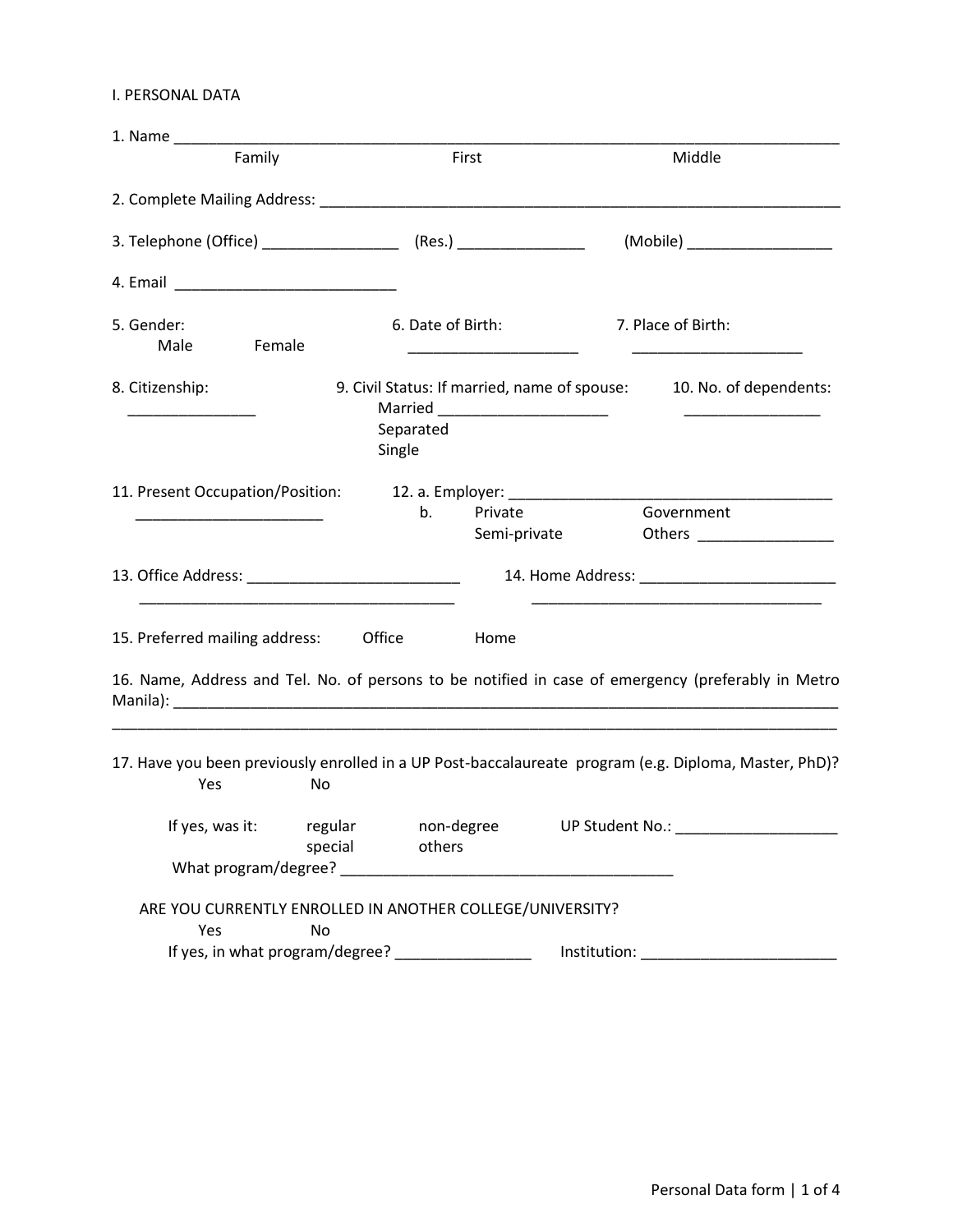## 18. Academic Background. List tertiary and graduate schools previously attended:

| Institution/s Attended | Degree | Major Field | <b>Inclusive Dates</b> |    |
|------------------------|--------|-------------|------------------------|----|
|                        |        |             | From                   | To |
|                        |        |             |                        |    |
|                        |        |             |                        |    |
|                        |        |             |                        |    |
|                        |        |             |                        |    |
|                        |        |             |                        |    |
|                        |        |             |                        |    |
|                        |        |             |                        |    |
|                        |        |             |                        |    |
|                        |        |             |                        |    |
|                        |        |             |                        |    |
|                        |        |             |                        |    |
|                        |        |             |                        |    |

# 19. Employment Background. Indicate the three most recent work experiences. *Use extra sheet if necessary.*

| Name & Address of Employer | Position | Date |            | <b>Brief Description of Duties</b> |
|----------------------------|----------|------|------------|------------------------------------|
|                            |          | From | ${\tt To}$ |                                    |
|                            |          |      |            |                                    |
|                            |          |      |            |                                    |
|                            |          |      |            |                                    |
|                            |          |      |            |                                    |
|                            |          |      |            |                                    |
|                            |          |      |            |                                    |
|                            |          |      |            |                                    |
|                            |          |      |            |                                    |
|                            |          |      |            |                                    |
|                            |          |      |            |                                    |
|                            |          |      |            |                                    |
|                            |          |      |            |                                    |
|                            |          |      |            |                                    |
|                            |          |      |            |                                    |
|                            |          |      |            |                                    |
|                            |          |      |            |                                    |
|                            |          |      |            |                                    |
|                            |          |      |            |                                    |
|                            |          |      |            |                                    |
|                            |          |      |            |                                    |
|                            |          |      |            |                                    |
|                            |          |      |            |                                    |
|                            |          |      |            |                                    |

20. Financial Support: Parents Self Loan Scholarship Others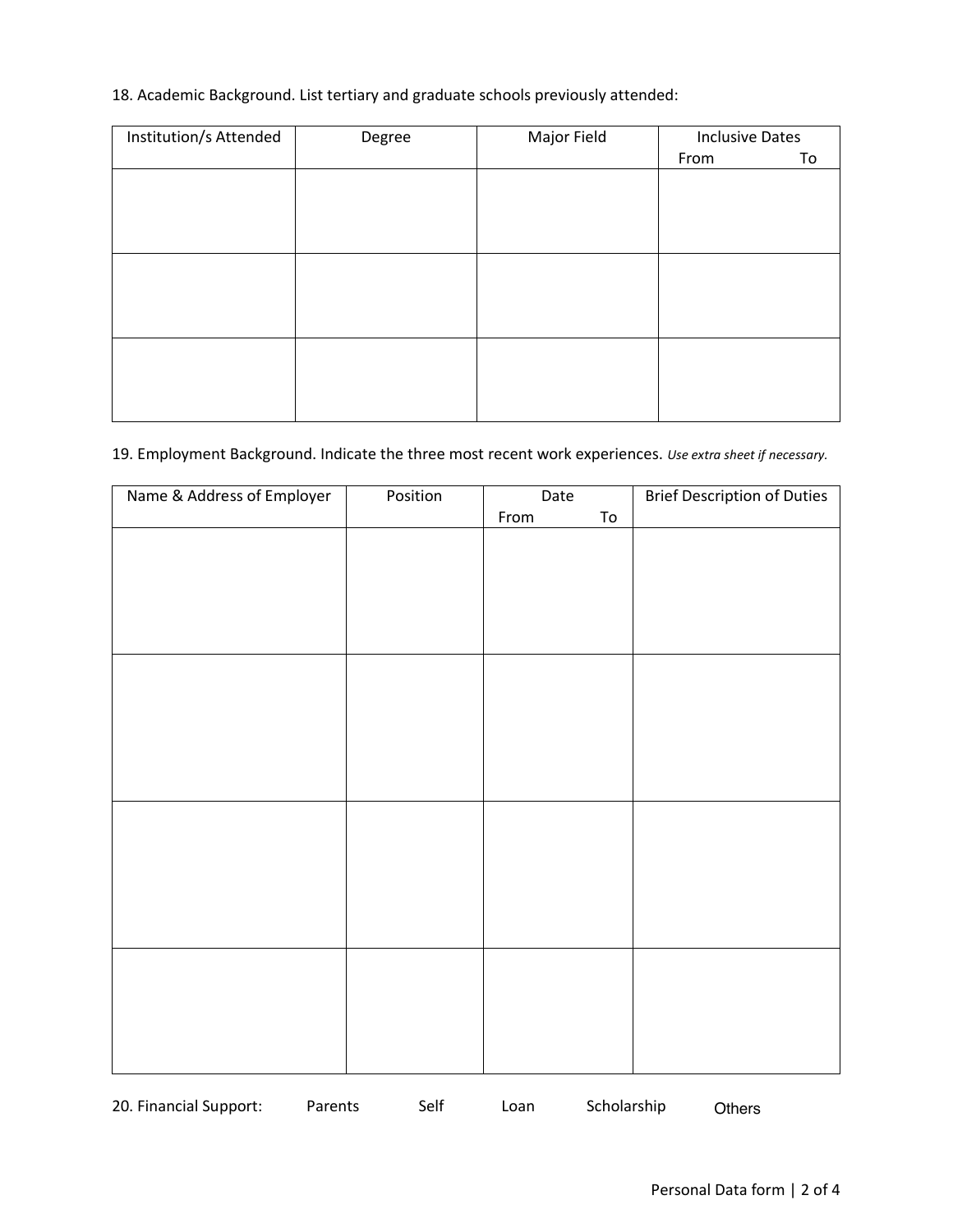#### 21. Academic Honors, Awards, Scholarships. *Please use additional sheet if necessary.*

| Award | Institution Conferring Award | Date Conferred |
|-------|------------------------------|----------------|
|       |                              |                |
|       |                              |                |
|       |                              |                |
|       |                              |                |
|       |                              |                |
|       |                              |                |
|       |                              |                |
|       |                              |                |

#### 22. Membership in honor, professional and community organizations. *Please use additional sheet if necessary.*

| Organizations | Nature of Organization | Position Held | <b>Inclusive Date</b> |
|---------------|------------------------|---------------|-----------------------|
|               |                        |               |                       |
|               |                        |               |                       |
|               |                        |               |                       |
|               |                        |               |                       |
|               |                        |               |                       |
|               |                        |               |                       |
|               |                        |               |                       |
|               |                        |               |                       |
|               |                        |               |                       |
|               |                        |               |                       |
|               |                        |               |                       |
|               |                        |               |                       |

#### 23. Publications. *Please use additional sheet if necessary.*

| <b>Title of Publication</b> | Date Published |
|-----------------------------|----------------|
|                             |                |
|                             |                |
|                             |                |
|                             |                |
|                             |                |
|                             |                |

#### 24. Unpublished papers or thesis. *Please use additional sheet if necessary.*

| Title of Publication | Date Published |
|----------------------|----------------|
|                      |                |
|                      |                |
|                      |                |
|                      |                |
|                      |                |
|                      |                |